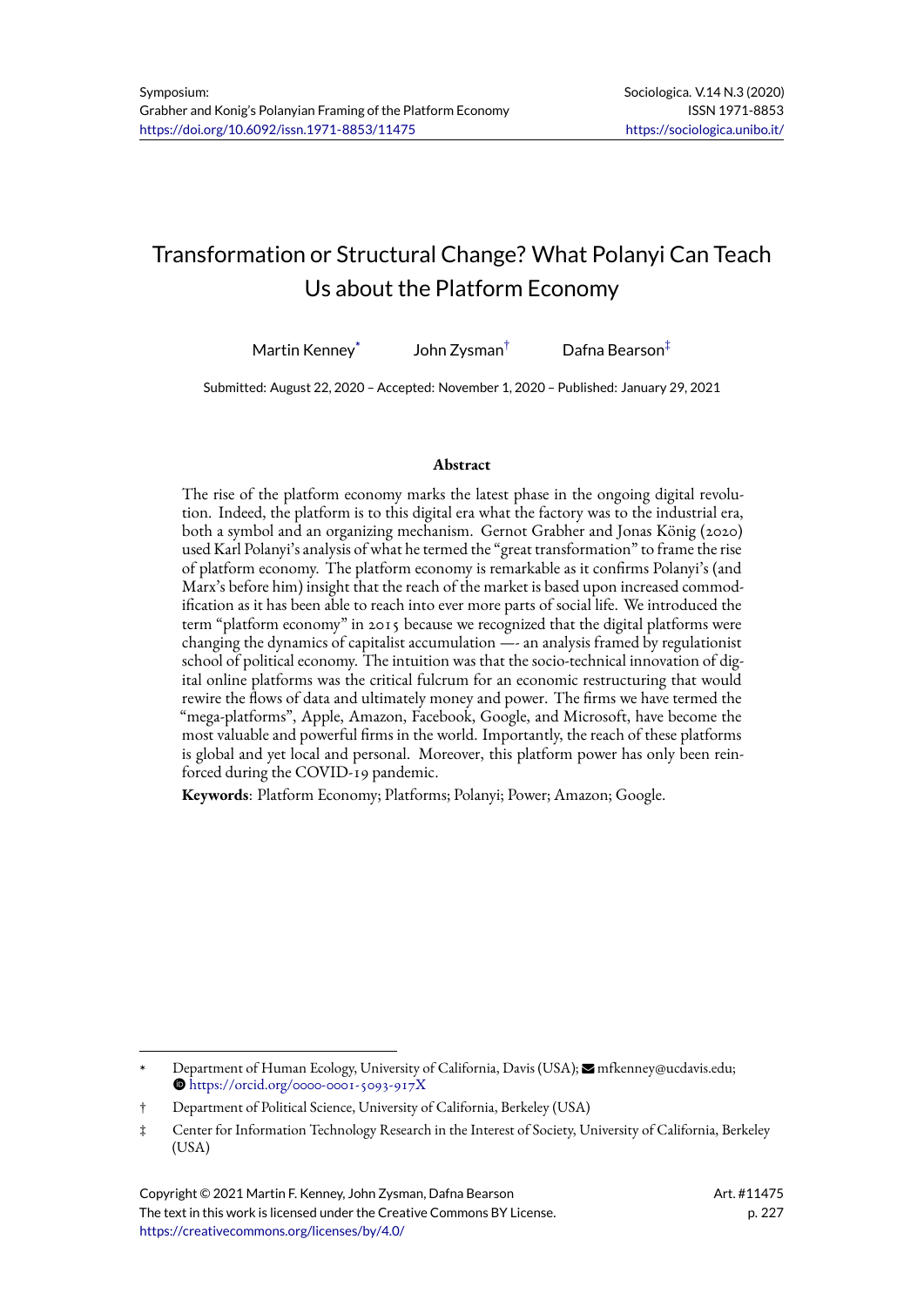The rise of the platform economy marks the latest phase in the ongoing digital revolution. Indeed, the platform is to this digital era what the factory was to the industrial era, both a symbol and an organizing mechanism. Gernot Grabher and Jonas König (2020) have used Karl Polanyi's analysis of what he termed the "great transformation" to frame the rise of platform economy. In 2015, when we introduced the term "platform economy" in a Berkeley Roundtable on the International Economy working paper, our thinking was framed by regulationist school of political economy. Unbeknownst to us, almost simultaneously, Nick Srnicek  $(2017)$  was developing his formulation of platform capitalism.<sup>1</sup> We decided to use platform economy, rather than platform capitalism, in part due to our belief that the critical economic changes were not the establishment of firms that used online websites for "sharing" or creating "gig work." Such firms were and are, in fact, rather smal[l a](#page-1-0)nd are not expressive of the key transformation, which was that platforms were becoming extremely powerful organizers of enormous swaths of economic activity  $-$  a point we return to later.<sup>2</sup>

The intuition that it was the socio-technical innovation of digital online platforms that was the critical fulcrum for an economic restructuring that would rewire the flows of data and ultimately money and power, is proving to be correct. The firms we [h](#page-1-1)ave termed the megaplatforms, Apple, Amazon, Facebook, Google, and Microsoft, have become the most valuable and powerful firms in the world. Moreover, their power has been reinforced during the COVID-19 pandemic (for a reflection on this, see Kenney & Zysman, 2020b).

The platform economy is remarkable as it confirms Polanyi's (and Marx's before him) insight that the reach of the market is based upon increased commodification as it has been able to reach into ever more parts of social life. Similarly, these digital platform firms built upon the already existing communication networks — especially through the smartphone. They have been able to extend to approximately three billion people — all of whose actions are, in principle, open to commodification and monetization.<sup>3</sup> Thus, the reach of these platforms is global and yet local — a feature that we return to later.

These platforms control access to customers in the case of Amazon, Apple, and Facebook. In the case of Google, they control discoverabili[ty](#page-1-2) and thereby access to potential customers (Kenney & Zysman, 2020a). Consequently, they have become intermediaries that can tax transactions even at the local level, when a customer searches for a restaurant or any other service. Effectively, they become the market. For us, this is a significant structural change in the market society that Grabher & König (2020) capture well. In fact, going further platforms increasingly are the environment within which entrepreneurs both start new businesses and operate old businesses, something that we have termed platform-dependent entrepreneurship (Cutolo & Kenney, 2020).

One of the key points in Polanyi's transformation was, of course, the commodification of labor. One of the important insights of Grabher & König (2020), which builds upon earlier work such as Terranova (2000), is that data, much of which is produced by user's actions using the platform, has become another "fictitious" commodity underlying the value of all of the platform firms. We share their belief of the critical importance of data, of which software pro-

<sup>1.</sup> Morozov (2015) mentioned the term "platform capitalism" in an editorial in the *Observer*.

<sup>2.</sup> We fully agree with Van Dijck et al. (2018) that these platforms are also becoming critical organizers of sociality writ large. In fact, the current mania about how platforms are or are not responsible for the rumors or spurious information, sometimes, referred to as "fake news" suggests that their influence as media of communication is as profound in areas such as politics (Gillespie, 2010).

<span id="page-1-2"></span><span id="page-1-1"></span><span id="page-1-0"></span><sup>3.</sup> For a prescient discussion of the development of the networks that underlie these platforms, see Castells (1996).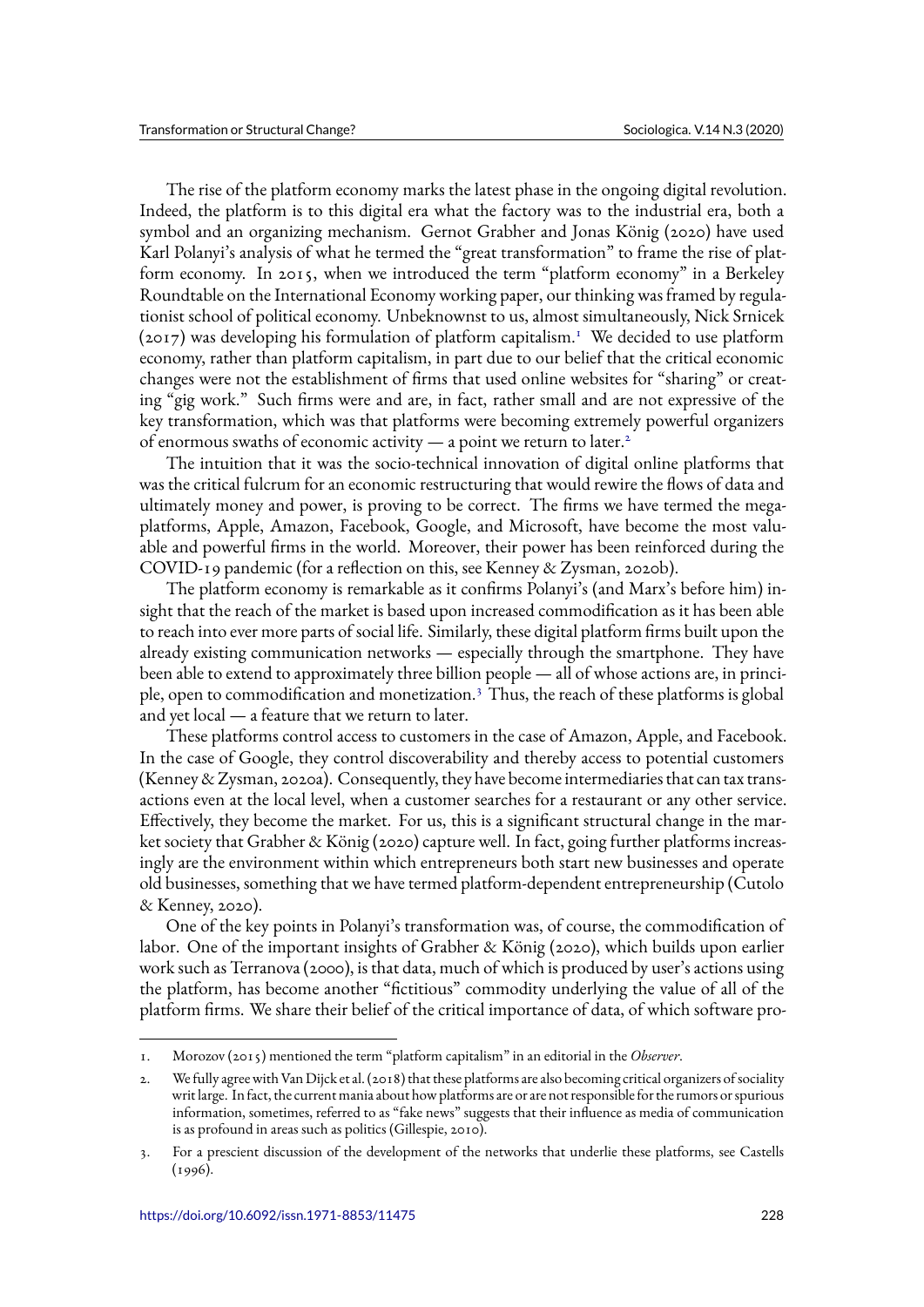grams are the machines built to process this data. And yet, human labor, both the "free" labor that is provided as we use websites such as Facebook, Google and many others and the labor at the platform firms and by those in the platform ecosystem. In a series of papers — Kenney  $\&$ Zysman (2019) and Bearson, Kenney, & Zysman (2019) — we created a schematic taxonomy of the types of work (perhaps better thought of as "value creation activities") undertaken in the platform economy.<sup>4</sup> As Polanyi observed, labor had to be transformed into a commodity, but Marx 100 years earlier suggested that, more important, was the ability to extract value from that labor. Our taxonomy considers the remarkable complexity of the ways that labor is organized and compensate[d](#page-2-0) for generating the value captured by the platform firms. It is through the lens of this work that we approach and reflect upon their contribution.

# **1 Polanyi's Great Transformation**

As Grabher & König (2020) suggest, Karl Polanyi's (1944) analysis in *The Great Transformation* provides certain "rhymes" that can deepen our understanding of the platform economy.<sup>5</sup> Following on the commercialization of agriculture, the industrial revolution generated inexorable pressure for fundamental changes in the social rules regarding land, labor and money. More specifically, these changes led to the creation of the market economy, to use Polanyi['s](#page-2-1) terms, or Market Society to draw on the language of Robert Heilbroner (1961). Before the "Great Transformation" markets were embedded in society, constrained by social rules, or operating on the periphery of the feudal economy. For example, the Hanseatic league of independent trading cities is an instance of trading communities linking more traditional societies. To illustrate, Tallinn, in today's Estonia, was literally divided into two parts; the upper city containing the German Teutonic knights that owned vast rural estates, and the lower city that had a governing city council appointed from the guilds. One part of Tallinn was a free bourgeois city that operated according to bourgeois rules as part of the Hanseatic league, while the other part was the home of feudal lords whose income was derived from their rural estates. The bourgeois liberation, across societies, was predicated upon land and labor becoming commodities to be traded for money in the market. The capitalist market economy, a society organized around the market, is not an inherent feature of social life, but is, rather, a political creation. Hence, a Polanyian optic draws attention to the fact that the emergence of digital platforms forces consideration of the importance of fashioning new rules and rights as they reorganize activities.

The "Great Transformation" was, of course, not planned, and the creation and legal recognition of these fictitious commodities was the result of a sequence of political fights; from the enclosure movement making land itself a commodity through the Speenhamland, and poor laws more generally, transforming labor into a commodity bought and sold on a labor market. The series of poor laws broke the link for survival between individual and community, making the individual worker dependent on wages obtained in the labor market. At an extreme of

<sup>4.</sup> For another useful taxonomy, see Schor and Vallas (2020). Where our work differs with them is that we also consider employees and contractors working directly for the platform firm as part of the platform economy. It is particularly important to consider the platform's direct employees as they are a small but remarkably privileged part of the entire workforce (Kenney & Zysman, 2019; Bearson et al., 2019).

<span id="page-2-1"></span><span id="page-2-0"></span><sup>5.</sup> Polanyi has often been an entry for interpreting the digital era, see, for example, Julie Cohen (2019), who used Karl Polanyi to frame her analysis of what she termed "informational capitalism." John Zysman and Abe Newman (2006) drew a distinction between structural change and Polanyi's fundamental "Great Transformation".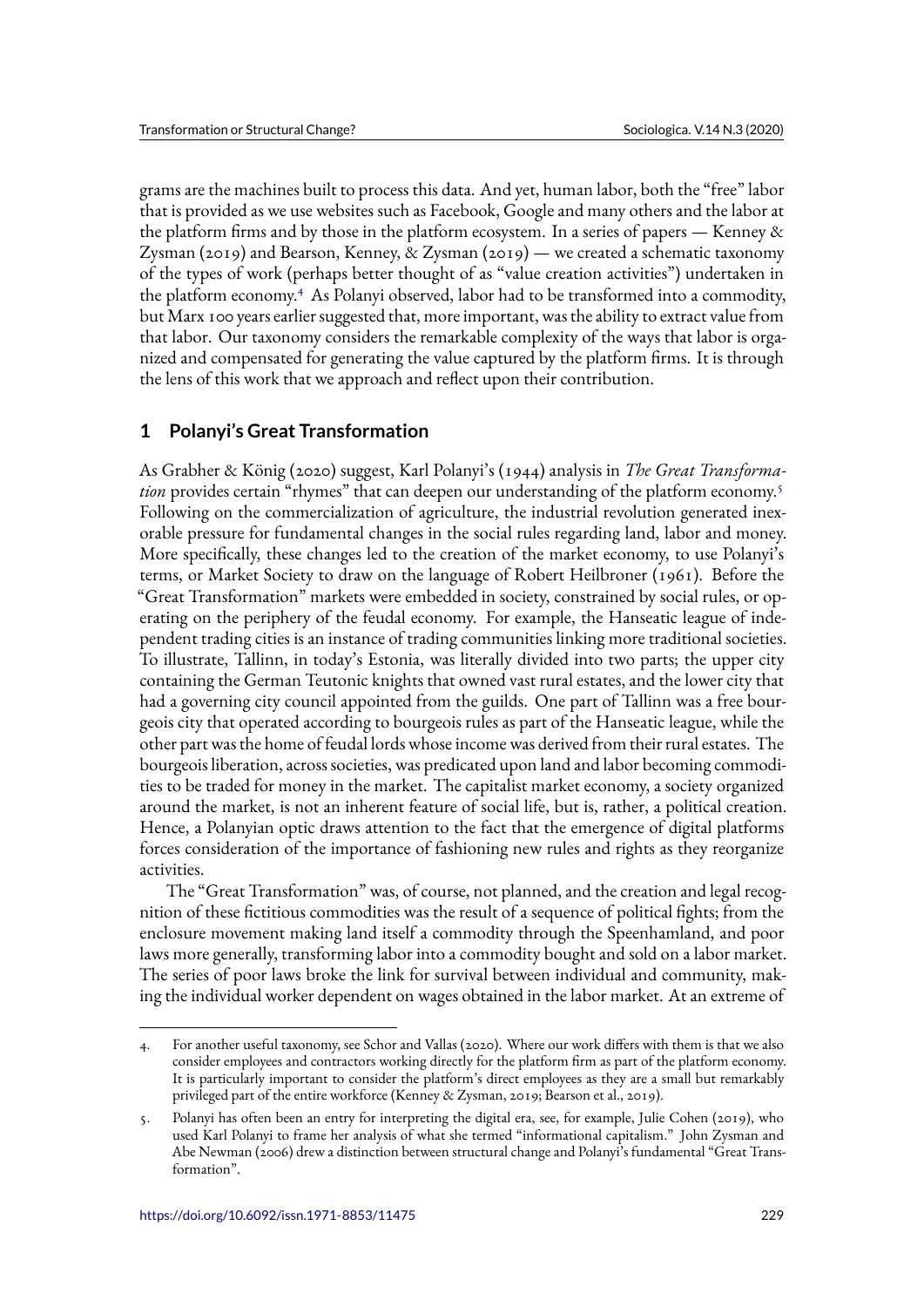the ideological foundations of the market economy is the Malthusian notion of starvation as a means of equilibrating labor supply and demand. The Great Transformation was, thus, part of a long struggle within which political power shifted from the landed classes to industrial bourgeoisie, though some in the traditional trading bourgeoisie made the transition to industrialists. The rules of property, of course, also evolved during each era of the market economy as they were reshaped by the pressures generated by various changes as social groups, technologies, and methods of creating and capturing value to use the Marxian language came into contradiction with existing norms and laws. The previous coalitions and rules of behavior were changed by the political and economic power being amassed by new groups. This story is well told in many places, and recently by Pistor (2019). In essence, as Steve Vogel (2018) has shown markets can be crafted and recrafted to meet the needs of various social actors.

The platform economy should be seen as another phase in the continuing upheaval and change driven by capitalism and the market economy. While it is unnecessary to debate how profound the shift underway is — the scale in terms of people touched by the digital platforms and the ever increasing reach of these digital platforms into our lives confirms our belief that the platform economy is a new stage in development, perhaps, as important as the rise of Fordism as an organizing logic for the leading edge of capitalism at its time. As summarized below, the remarkable impact the platforms are having across wide swathes of the economy provides insight into their power. These platform firms are also influencing the geography of economic activity. Most evidently, for example, Amazon and other online sales platforms shift sales from retail store fronts and replace those with warehouses located in non-descript industrial parks on the city outskirts (see Kenney & Zysman, 2020a; for Amazon and for a larger geographical perspective, see Kitchin & Dodge, 2011).

As in previous eras, there are continuing struggles over intellectual property ownership.<sup>6</sup> As Larry Lessig (2009) has shown, the ability to separate the informational content from the physical media, i.e. render things into digital representations, means that the cost and ease of copying becomes trivial, thereby threatening property ownership. In the digital era rules f[or](#page-3-0) the collection and use of data dramatically increase in importance, because much of the value created is derived from data.

New technologies, when introduced, can overturn previous arrangements or, in the current business vernacular, "disrupt" them. Social scientists have shown that an organization or industry introducing a new product or service must develop legitimacy in the market. The history of the introduction of new products, services, technologies, or even entire social systems is replete with what in retrospect proved to be utopian visions. This can be seen by the belief by the French utopian socialists, Henri de Saint-Simon and Auguste Comte, that the industrial revolution would bring a liberation of human beings from the drudgery of work. Similarly, the initial developers of the personal computer believed that computation would liberate users by giving them calculative power at their fingertips (Freiberger & Swaine, 1984) — they would no longer have to wait in line for the mainframe to process their jobs. Finally, more recently, there was the belief that the internet-based digital technologies would lead to either a libertarian utopia (Raymond, 1999) or a society where open source software and other digital platforms would make possible a new society built upon sharing (Benkler, 2006). And yet, the commercial implementation of these technologies resulted in arguably the largest and most powerful firms in history — something that can be seen in their valuations and their ability to dramatically increase their power in one of the greatest epidemics and fall in GDP in the last 100 years

<span id="page-3-0"></span><sup>6.</sup> See Jessop (2007) for a Polanyi-inspired consideration of knowledge as a fictitious economy.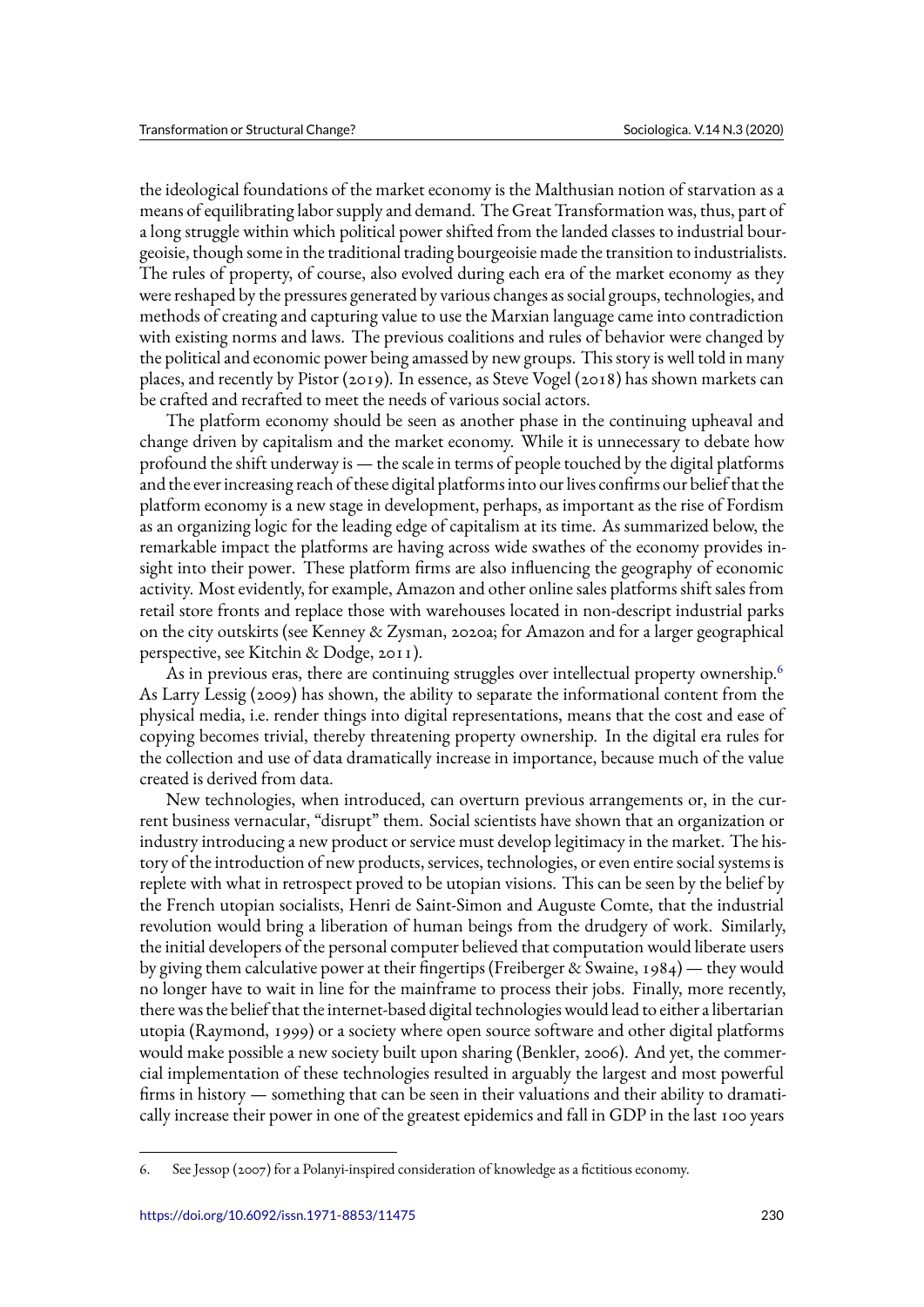(on the COVID-19 pandemic and platforms, see Kenney & Zysman, 2020b)

Perhaps, the finest example of such evolutions from wonderful intentions can be seen how in Google's early days, it adopted the slogan "do no evil". The phrase, of course, was later removed from their code. More recently, social scientists inspired by Yochai Benkler (2006) argued that that a "sharing" economy was emerging, which they defined as "consumers granting each other access to under-utilized physical assets ('idle capacity'), possibly for money" (Frenken et al., 2015). While the greatest attention in the social science discussions has been given to firms such as Blablacar, DiDi, Lyft, and Uber in ride "sharing" or Airbnb in room "sharing", Fitzmaurice et al. (2018) extended the sharing concept to include Maker's Spaces and various other services. However, in the case of the venture capital-financed firms such as Uber or Airbnb what exactly was being "shared" versus being provided in exchange for money is uncertain. The term, nonetheless, was extremely useful when talking to government officials, even as government rules on public conveyances or zoning were being entirely ignored. The business models for these firm transferred risk from the firm to contractor/employee and often included off-loading the costs of capital. It was, in many respects, not the end of commodification, but rather an intensification of commodification (Kirchner & Schüßler, 2020). Despite the language and hopes of some, the notion of the sharing economy was, with a few exceptions, an effort by entrepreneurs to give a social facade to their, sometimes productive, innovations that upset existing market rules. While many have hailed the sharing economy, it is remarkable that most of these proponents do not explicitly consider the costs of regulatory arbitrage, i.e., neither an Uber automobile nor Airbnb has the same inspection regime as a taxi or hotel. Lack of regulation creates significant savings, but does not result in greater efficiency, but rather less regulation.

We introduced the concept of the platform economy to capture the far larger developments whereby digital platforms were becoming dominant economic and social intermediaries (Van Dijck et al., 2018). Polanyi, to play out his logic, argued that the reaction to the social disruptions of evolution of the market society was the development of the Western European social democratic welfare system. The welfare system was meant to reduce the vulnerability of citizens to the market, thereby containing the consequences of the market economy and labor commodification. As an adaptation to the consequences of the market, the welfare system is an effort to cushion the effects of the market, not a change its underlying logic of commodification. From this perspective, the political debates about the rules to be applied to the operations of the platform economy are part of the "second movement," i.e., a reaction to the platform economy.

Already, various reactions have emerged regarding specific manifestation of the platform economy, such as whether in California Uber drivers should be treated as "employees" or "contractors". As Kathleen Thelen (2018) observed in her cross-national study of the regulation of Uber, different countries and, indeed in the US, different jurisdictions have reacted differently to the introduction of specific platform services. In fact, interestingly, as part of the response to the COVID-19 pandemic, some "gig" workers were qualified for federal unemployment benefits (Christensen, 2020). This may be a first step towards recognizing gig work as "normal."

The essay by Grabher & König (2020) suggests that platforms, through the "terms and conditions to which users must agree to for access, and the algorithmic operations of the software have become, in essence, private regulators. In part, they created private worlds where their regulations minimize the purview of the State whose very power was built-up during the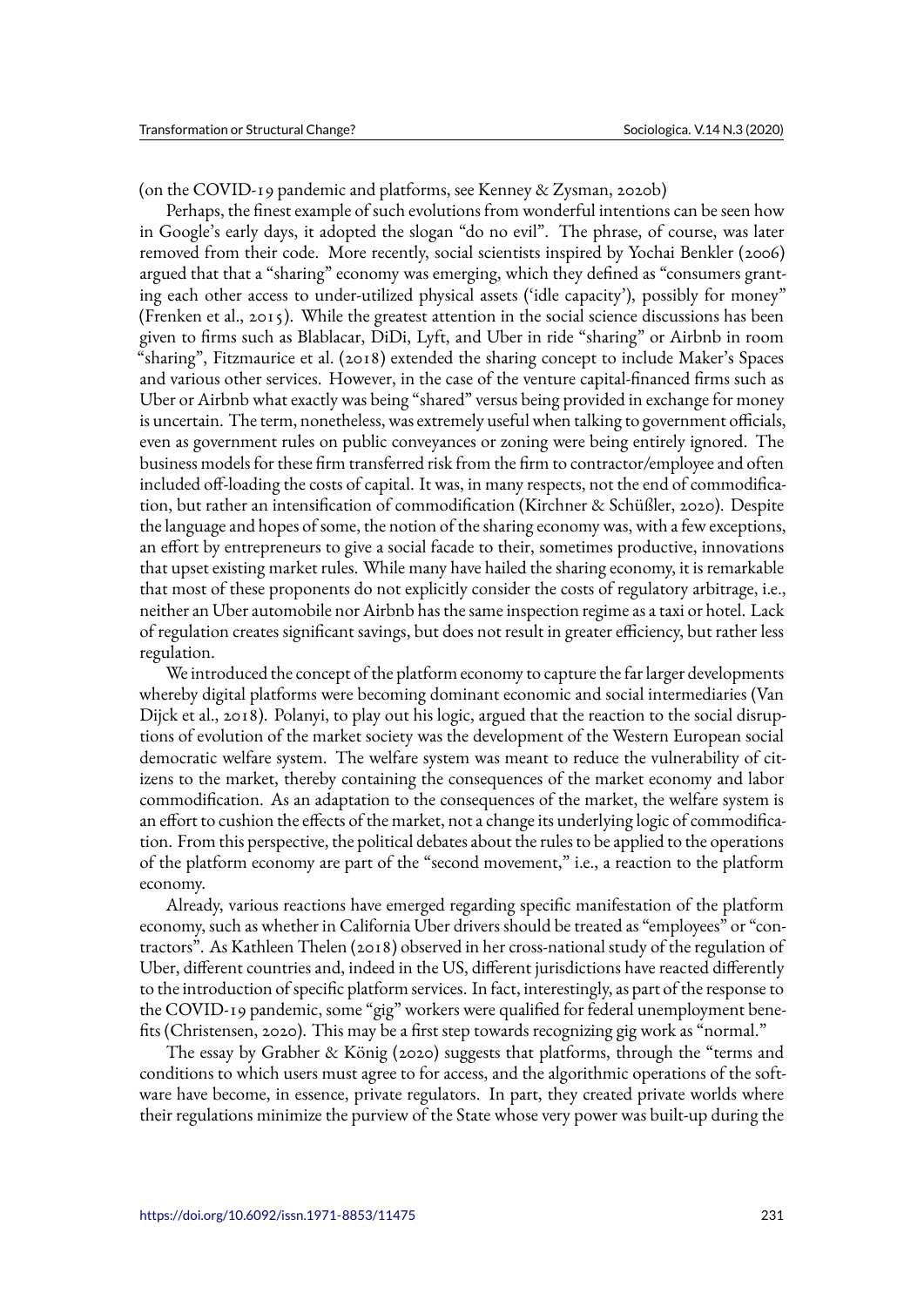Great Transformation and the ensuring societal reaction to the dominance of the market."7 In terms of competition, powerful platforms can leverage their existing assets and the potential to build and extend their software to introduce new services or leverage them to enter adjacent businesses.

To illustrate their enormous expansionary potential of the dominant platforms — in [K](#page-5-0)enney, Bearson, & Zysman (2020a) — we show how Amazon expanded in multiple directions. The most successful of these platforms, such as Amazon, thus become multi-platform hydras that expand both in the expected horizontal and vertical directions, but sometimes expand in unexpected ways. For example, Amazon's decision to purchase Whole Foods was a surprising new vector of expansion or Google's acquisition of Fitbit.

For the state to regulate such surprising and amoeba-like growth is difficult, as the acquisition does not immediately violate concerns about excessive concentration. In other cases, the new service appears basically unannounced and is only noticeable after the market has already tipped in the platform's favor. For example, Google introduced its Drive cloud storage as a standalone service similar to that offered by Box and Dropbox. However, it soon integrated Drive with Docs and created software to allow joint editing of Word documents in near real-time. To this it added Google Forms. The Google Drive case shows how new services can easily be added further expanding the firm's scope. This ease of expansion means that entry into both existing markets and creation of new services/markets can happen rapidly and the "competitive" phase can conclude prior to incumbent firms responding or governments fashioning, or even considering, regulation.

In contrast, to the industrial revolution where the capitalist moved production into the factory to develop greater control than was possible with the putting-out system, the platform extrudes the work and obligations outside the boundaries of the firm. Nonetheless, platforms retain control. As Grabher & König (2020) highlight the platform is able to use the terms and conditions that all users must agree to as part of joining the platform to *maintain* control over the complementors. Indeed, as Ghazawneh & Henfridsson (2013) and Eaton et al. (2015) show, an even more powerful form of control is the design of the platform that is "hard-coded" into the software. For example, the original Uber software did not have the option of provide a tip, because Travis Kalancik believed tipping created "friction" and thus it was not possible to tip until 2018 when Uber relented and added a "box" on the smartphone bill allowing a tip (Bhuiyan, 2017). Together, the unilateral contract and the unilateral control of the platform's design result in a remarkably asymmetric relationship between all users and the platform owner (Cutolo & Kenney, 2020).

## **1.1 Polanyi and Platform Economy Redux**

The preponderance of the literature on platforms accepts that they create networks and are based upon the mobilization of ecosystems of complementors (Cusumano et al., 2019; Parker et al., 2016). Grabher & König (2020) appear to accept these metaphors as descriptive of the of the relationships mediated through platforms. In actuality the relationship between the members of the ecosystem and the platform is hierarchical and based upon an extreme power asymmetry within which the ecosystem members are at the mercy of the platform which controls the nexus of relationships (Cutolo & Kenney, 2020). It can dictate the terms and structure of the relationship and, in fact, who can connect with whom. To illustrate, if a website cannot

<span id="page-5-0"></span><sup>7.</sup> The sources of this "regulatory" power are described in greater detail in Cutolo & Kenney (2020).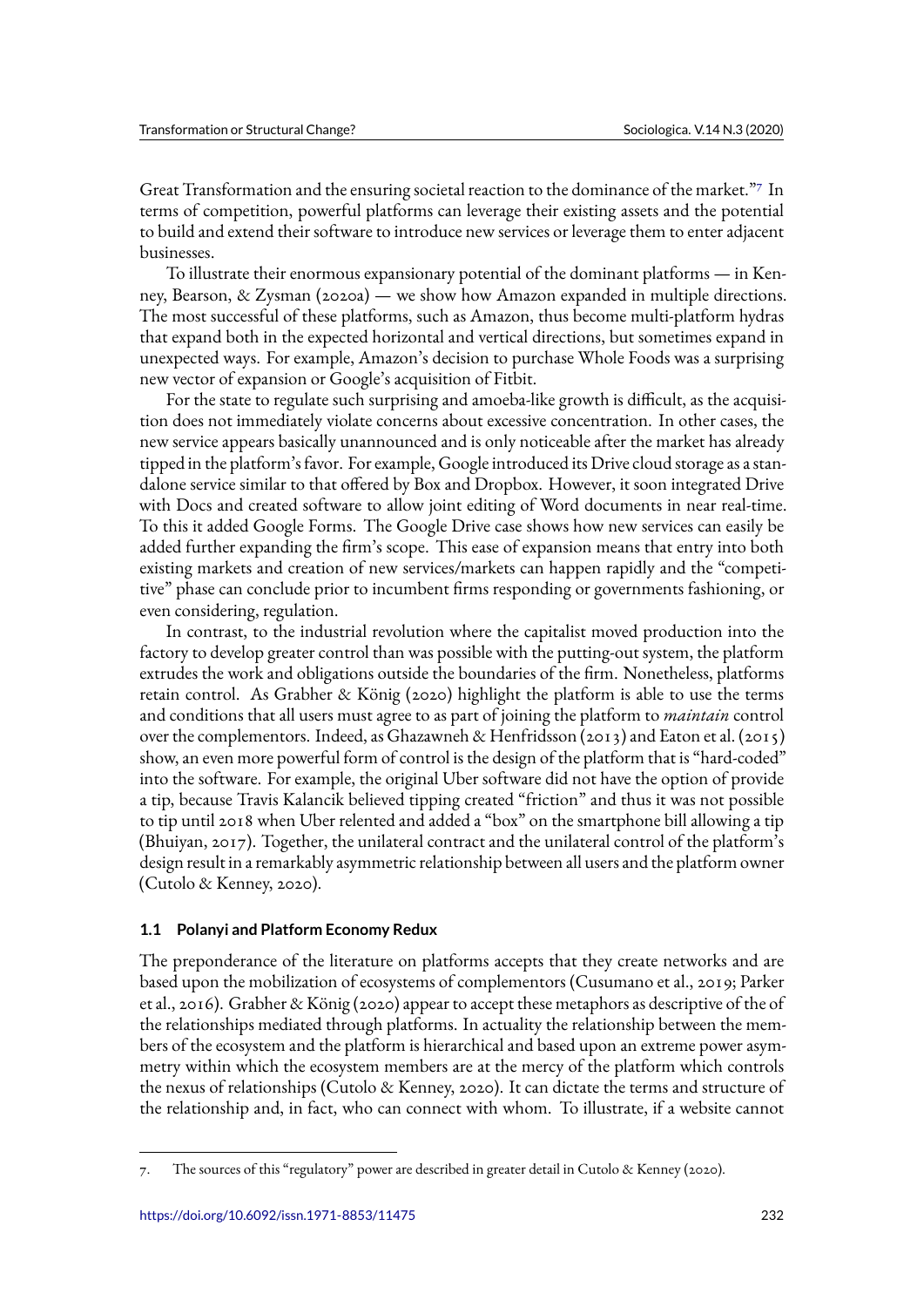be found by Google, in practical terms, can it be said to exist? These are networks in that connections are made between actors, but the connection is through the platform. In this sense, platforms are more like a traditional switched network, or a switchboard, not like the multinodal fabric of the internet as conceived by Paul Baran (1964) in the early 1960s. So, within the internet with its web of interconnections are these platforms, each a central point of contact for a fiefdom.

# **2 Data as a Fictitious Commodity**

The extension of Polanyi's fictitious commodities, land, labor and money by Grabher & König (2020) is an intriguing conceptual question. As they write,

*[d]ata, then, correspond with Polanyi's (1957, p. 75) construal of "fictitious commodi*ties": they are brought to the market, but are "not produced for sale." Utilizing Google *maps or hitting the "like"-button on Facebook, as might be assumed quite safely, are not motivated by the intention to produce data, but rather to get directions and to signal approval respectively.* (Grabher & König, 2020, p. 105)

Clearly, as we and other have argued data can be seen as the raw material that is processed by algorithms (Kenney & Zysman, 2016), whether on a platform or not. Data has unique characteristics in that it can be gathered through a conscious transformation of the analog ("real") data into digital and processable data, however, as Zuboff (1988) showed data is also a by-product of any interaction with digital devices. Being a by-product, does not make something a fictitious commodity. To illustrate, a by-product of wine-making was grape skins and seeds, however someone figured out that these waste materials could be fermented to produce grappa. These by-products neither before or after being commercialized were fictitious — they simply were not recognized as having value. They became commodities. In the digital world, these are sometimes termed "digital exhaust", as they are the traces left as we surf through websites (Huberty,  $2015$ ).

If we consider, the three Polanyian fictitious commodities, they have a powerful social actor attached to each of them. Land, of course, had the "landlord"; labor which refers to those that sell their labor time to reproduce themselves; and capital/money, which is rewarded with interest.<sup>8</sup> Data, on the other hand, has no particular social actor associated with it — there are many firms that sell data ranging from FICO scores to stock prices and sports statistics. Data, of course, can be seen as a raw material, but as Gitelman (2013) cautions us is never raw it is alwaysa[g](#page-6-0)gregations with classifications. Data comes produced and thus as a product of human labor.

While Grabher & König suggest that data is not produced "for sale" (2020, p. 105), in fact, the key to the platform firm's business models is collecting, organizing, and analyzing data to extract value from it, i.e., to use it to provide a good or service in exchange for money. Is data a fictitious commodity? It is clear that it has different characteristics than a physical good, such as, an automobile. Also, its use is largely through software and is difficult to price as a single item as it is always used with more data. On the other hand, to have value it must be processed

<span id="page-6-0"></span><sup>8.</sup> As an interesting aside, in the contemporary period the two fictitious commodities - labor and capital are being capitalized by finance. To illustrate, increasingly the ownership of land is being capitalized into real estate investment trusts, mortgage-backed securities, etc. For a fascinating discussion of this in regards to the rental housing market, see Fields (2019).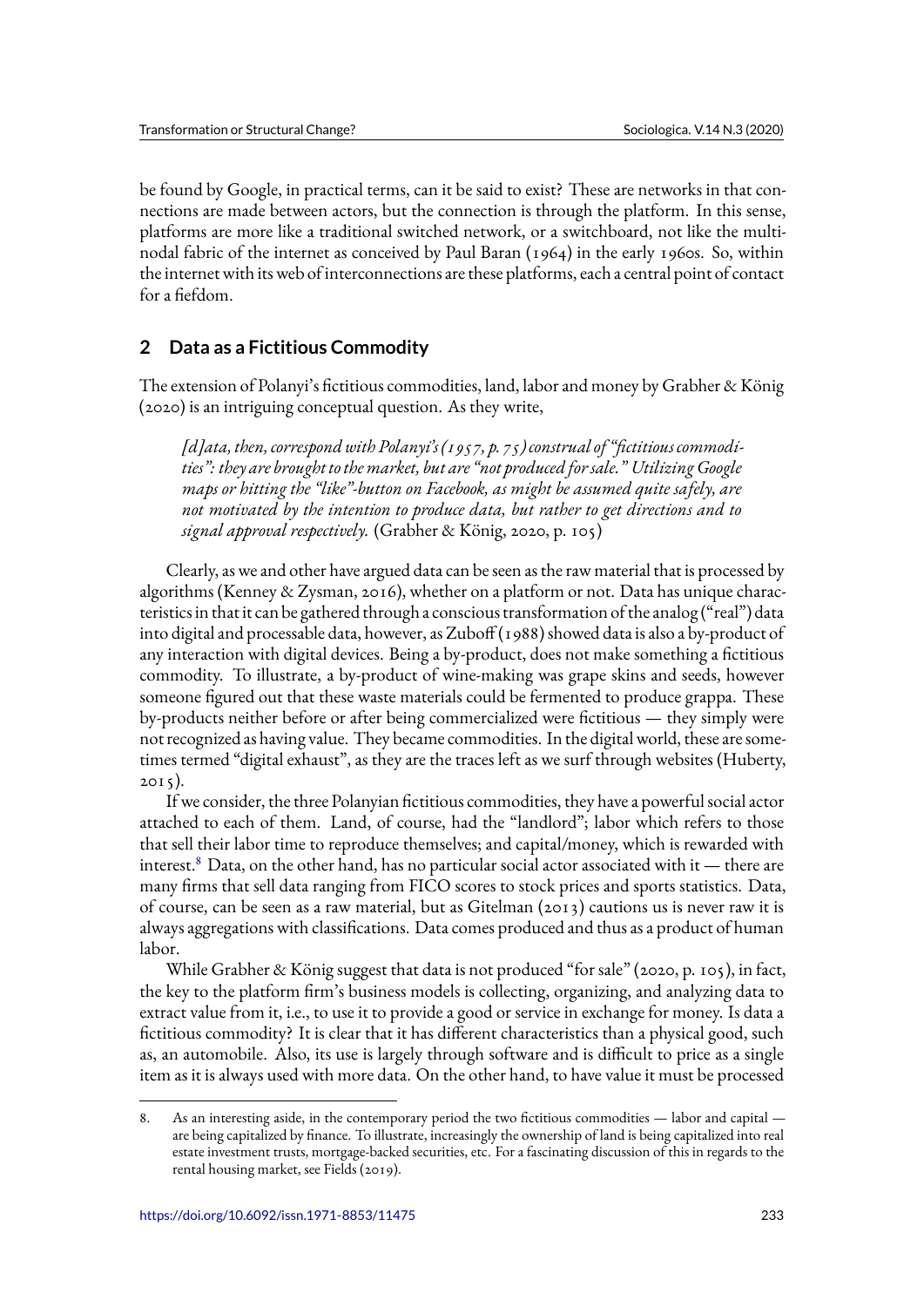and "worked up" by machines created by human beings and ultimately humans must valorize it. At this granular level of analysis, it is uncertain how much greater analytic precision is gained by labeling it a fictitious commodity.

Whether it is valuable to consider data "fictitious" can be understood at another level. Mainly, Polanyi's fictitious commodities, land, labor, and money corresponded to larger sociopolitical blocks or, in Marx's terms, classes — landlords, workers, and capitalists (money being a store of value). They were also a set of social relationships to the means of production. Does data represent a class or a fundamental new set of social relationships? At first glance, we are prone to dismiss the ownership of data as fundamental. However, the Great Transformation did create another social actor, the modern State, which had many functions, but as Max Weber's work on bureaucracy so powerfully showed the state was a massive collector of data — censuses, tax records, social security, imports and exports. It was the largest repository of data. Today, the data held by governments is dwarfed by the platform firms. This, of course, links back to the observation that the platforms have become regulators in the spheres that they control. Perhaps, this justifies considering data as a new fictitious commodity. If this argument is valid, then, in fact, this may be another great transformation with platform firms as a new category of organizations different from other firms.

### **3 The Pervasive Impact of Platforms**

Today, billions of people get their news, communicate, transact, and recreate through a digital platform or through layers of digital platforms. For example, they use their smartphone to listen to Spotify or buy in the AmazonMarketplace, while searching Yelp for a highly rated restaurant that are pinpointed on Yelp's Google Maps plug-in. While in China, purchasers buy nearly everything through WeChat Pay or Alipay using their smartphone. The platform economy is restructuring all aspects of the contemporary society. As Plantin et al. (2018) observe, the most powerful of these platforms are becoming general societal infrastructure, while the sectoral platforms, such as, Airbnb, Booking.com, Didi, Etsy, Expedia, Match.com, Spotify, TikTok, Uber and others are restructuring their particular market segments.<sup>9</sup>

Of the earlier platform firms only Apple and Microsoft made the transition from the personal computer world to the platform economy. Globally, the other platform firms are less than thirty years old. The leading platform firms, Google and Face[bo](#page-7-0)ok, have in excess of two billion users for some of their services. The major Chinese platforms have in excess of 750 million users, though they are largely confined to their home market (Jia et al., 2018). As importantly, the larger firms now have developed multiple platforms and services that reinforce and feed each other.<sup>10</sup>

The case of Amazon is instructive, as it began as a website selling products, but in 2000 transitioned to a platform strategy, which it then leveraged to enter into yet other sectors expanding in multipl[e d](#page-7-1)irections to include: first-party product sales, the Marketplace, logistics and warehousing, cloud services, internationalization/globalization, entertainment, physical stores, and physical devices (Aversa et al., 2020; Kenney et al., 2020a). Amazon used these expansions to become one of the most powerful and valuable firms in the world as it entered and transformed industry after industry. While these expansion paths are most remarked upon in the case of mega-platform firms such as Amazon and Google, sectoral platforms also expand

<sup>9.</sup> For a similar process in the case of electricity, see Hughes (1993).

<span id="page-7-1"></span><span id="page-7-0"></span><sup>10.</sup> For a graphical depiction of this expansion for the case of Amazon, see Kenney et al. (2020a).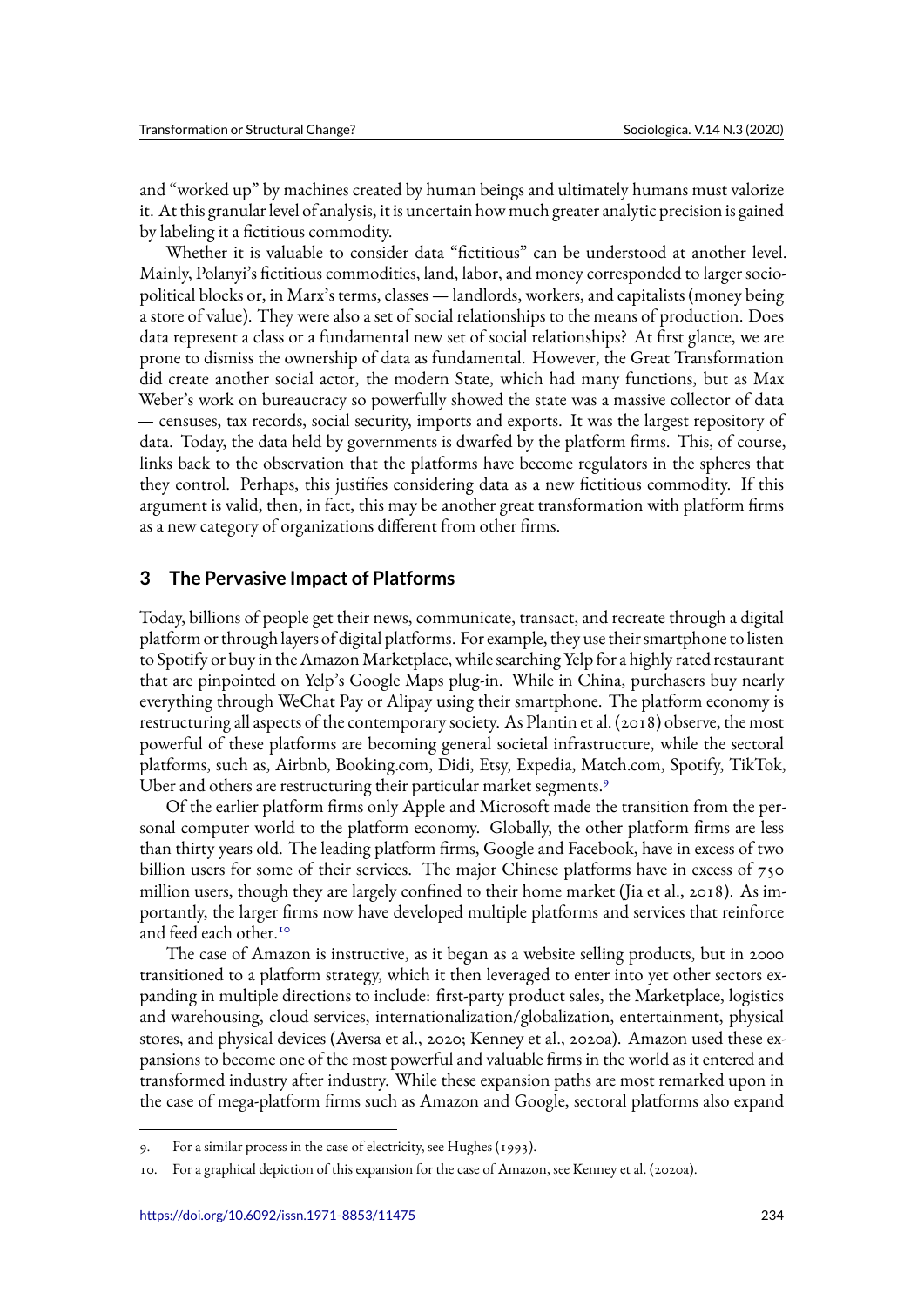across traditional sectoral boundaries. For example, Uber began in black limousines, but now has many different types of services, including UberEats, JUMP Electric Bike Share, UberCash, and Uber Health. Similarly, Airbnb, which expanded globally from accommodation to other services such as vacation rentals, and then added multi-family property owners and hosting teams, Experiences, and Neighborhoods.

Platforms critically change the character of markets that the enter. There has been much discussion of how the condition under which the fictitious commodity, labor, is organized and compensated (Bearson et al., 2019; Kenney & Zysman, 2019; Schor & Vallas, 2020). In a recent article, Cutolo & Kenney (2020) suggest that business activity and entrepreneurship is becoming dependent on and vulnerable to exploitation and even expropriation by the platforms intermediating their relationships with consumers. Even in sectors that we do not normally associate with digitization, such as agriculture, not only are being digitized, but a variety of organizations are attempting to platformize and, thereby transform the industry (Kenney et al., 2020b).

The power of platforms toward social actors dependent upon them is profound. To illustrate, platforms can unilaterally change competitive or labor conditions on the platform entirely at their own discretion unilaterally and with no warning. As the panopticon they can monitor or, in the words of Zuboff (2019) surveille activity and shape that activity in ways that are most advantageous to the platform.

In terms of geography, the birthplaces and current headquarters of these firms are remarkably concentrated in the West Coast of the US and China. As we mentioned earlier, their geographic reach particularly through the mobile phone touches the smallest village in the developing world. Moreover, in these locations platforms such as Google and Facebook appear remarkably local providing granular advice and reviews about local retailers and the most intimate local gossip. Google Maps through Streetview provides visual representations of the most local streets to the entire world, while platforms such Upwork open certain types of work to the global labor force (Wood et al., 2019). With the exception of China, up until now borders have been of little importance for the platform firms, as adoption is as easy as a download, as can be seen by the rapid adoption of the Chinese short video app, TikTok, which, for the first time, is a Chinese cultural product that appeals to Western audiences. The pervasive nature and political, economic, and social power of platforms is now being appreciated and only recently being measured (see, for example, Kenney et al., 2020a). Increasing our understanding and measurement of the extent and depth of progress of the platform economy is a task that has only recently gotten underway in earnest.

## **4 Concluding Thoughts**

Polanyi's perspectives, as Grabher & König (2020) suggest, provide useful theoretical optics for understanding the platform economy. We agree with them that the sharing-economy trope, even if it applies to firms such as Uber, Airbnb, and others, is inaccurate. But, importantly, as we suggested in our original writing on the platform economy, Kenney & Zysman (2016) and then even more emphatically in Kenney & Zysman (2019; 2020a) the sharing economy and, for that matter the gig economy, notions miss the impact of the far more transformative mega-platforms. We are also drawn to Grabher and König's ideas about data as another fictitious commodity — it certainly has unique properties as do Polanyi's other three fictitious commodities, but it has no unique social actors associated with it — and it is certainly bought and sold in the market like other commodities. Whether the increasing centrality of data as a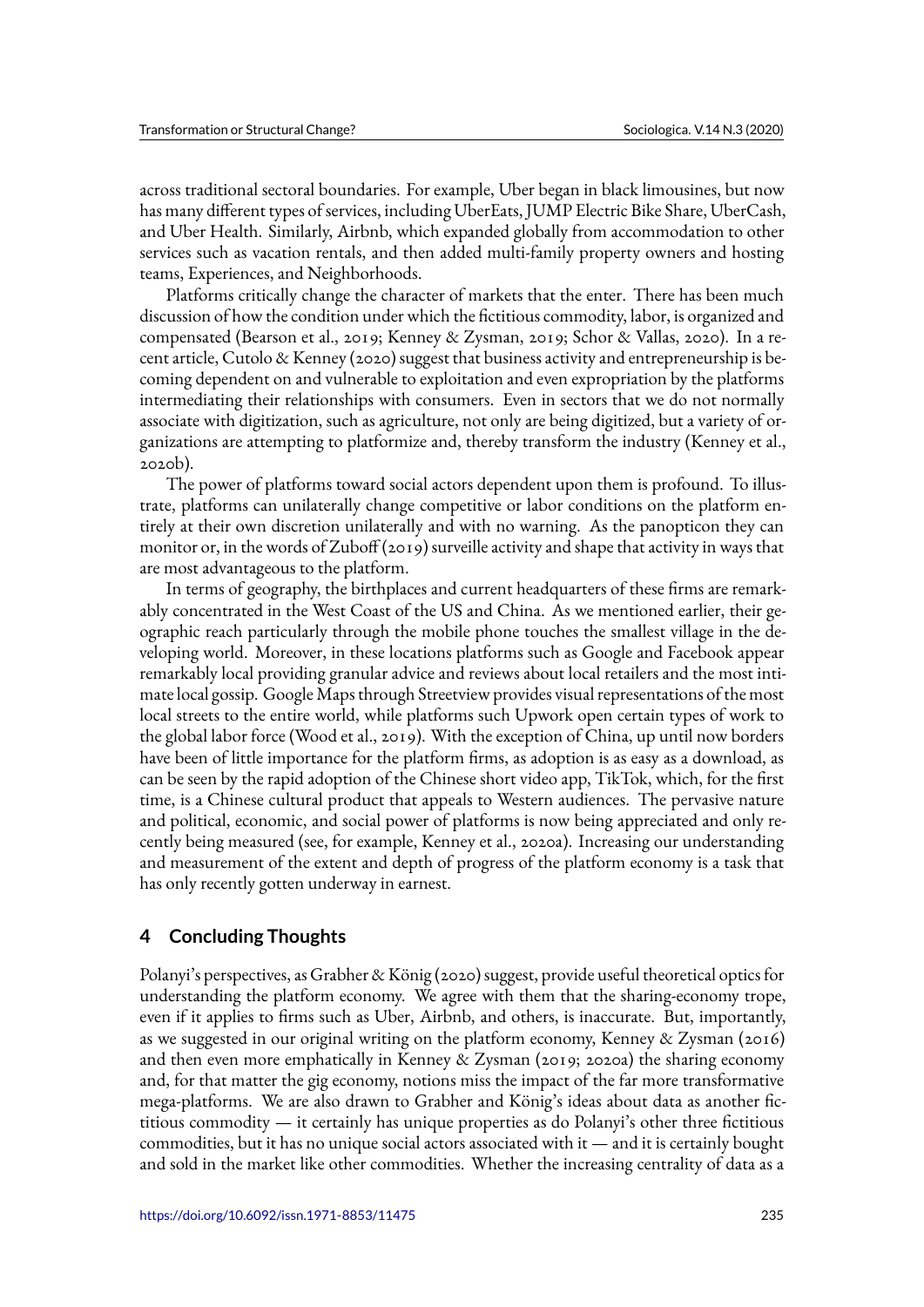commodity will lead to another great transformation is for the future to decide. What is certain is that the platform economy is a new phase in the market society and that platforms are increasing their penetration.

Polanyi, of course, theorized that there was a double movement. Both Grabher & König (2020) and ourselves have documented the "commodification" movement and the reorganization of society by the platforms. The dialectical response to this could be the reaffirmation of true sharing, which, of course, is possible across platforms whose*raison d'être* is not profit, but rather the meeting of human needs and matching parties for social benefit. The Open Source Software movement was one of the inspirations for Benkler's wealth of networks, Fitzmaurice et al. (2018) based on interviews with "sharing" economy service providers find that, at least, some have goals beyond income, and, finally, Schor (2020) argues the sharing economy was hijacked and can be recovered. The question that Marx faced was whether the utopian socialists could ever transform society and, if so, short of revolution, how could this occur. Trebor Scholz (2016) has argued that cooperatives could provide an alternative to the current privately owned giants. Of course, the double movement that Polanyi observed came out of the crucible of two world wars and a great depression.

The parallels that Grabher & König (2020) draw with Polanyi's (1944) analysis of the "Great Transformation" are a significant contribution to thinking about the meaning and importance of the emergence of an economy in which an increasing proportion of activity is mediated by platforms. Finally, can a global pandemic and threatening serious recession, within which, the platform giants are having their power reinforced and, in truth, becoming more powerful than ever (Kenney & Zysman, 2020b), spark the social energy and political will to allow the double movement of a socio-political response that creates a more humane and inclusive economy?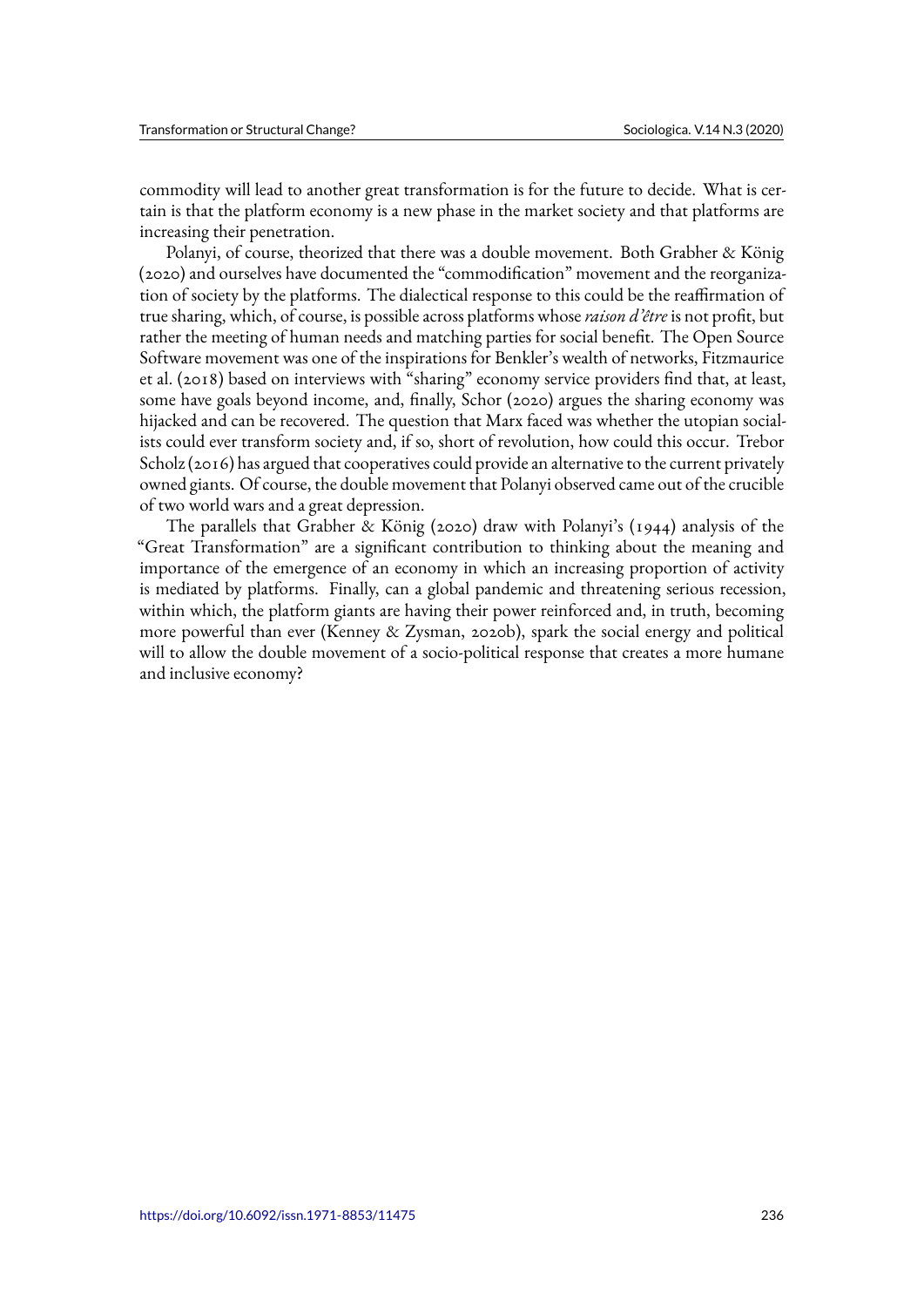# **References**

- Aversa, P., Haefliger, S., Hueller, F., & Reza, D. (2020). Customer Complementarity in the Digital Space: Exploring Amazon's Business Model Diversification. *Long Range Planning*, In Press. https://doi.org/10.1016/j.lrp.2020.101985
- Baran, P. (1964). On Distributed Communications Networks. *IEEE Transactions on Communications Systems*, *12*(1), 1–9. https://doi.org/10.1109/TCOM.1964.1088883
- Bearson, D.[, Kenney, M., & Zysman, J. \(2019\).](https://doi.org/10.1016/j.lrp.2020.101985) *New Work and Value Creation in the Platform Economy: A Taxonomy and Preliminary Evidence*. BRIE Working Paper 2019-3. https:// escholarship.org/uc/item/3d[b8m55f](https://doi.org/10.1109/TCOM.1964.1088883)
- Benkler, Y. (2006). *The Wealth of Networks: How Social Production Transforms Markets and Freedom*. Yale: Yale University Press.
- B[huiyan, J. \(2017\). Uber Is Finally Addi](https://escholarship.org/uc/item/3db8m55f)ng Tipping. *Recode*, 20 June. https://www.vox.com/ 2017/6/20/15840806/uber-tipping-driver-improvements
- Castells, M. (1996). *The Rise of the Network Society*. Oxford: Blackwell.
- C[hristensen, K. \(2020\). Gig Workers Are Now Eligible for S](https://www.vox.com/2017/6/20/15840806/uber-tipping-driver-improvements)pecial [Unemployment Benefits.](https://www.vox.com/2017/6/20/15840806/uber-tipping-driver-improvements) But Many Won't Get Them. *Los Angeles Times*, 2 May. https://www.latimes.com/ california/story/2020-05-02/coronavirus-unemployment-gig-workers-benefits-pandemic
- Cohen, J.E. 2019. *Between Truth and Power: The Legal Constructions of Informational Capitalism*. Oxford: Oxford University Press.
- C[usumano, M.A., Gawer, A., & Yoffie, D.B. \(2019\).](https://www.latimes.com/california/story/2020-05-02/coronavirus-unemployment-gig-workers-benefits-pandemic) *The Business of Platforms: Strategy in the Age of Digital Competition, Innovation, and Power*. New York: Harper.
- Cutolo, D., & Kenney, M. (2020). Platform-Dependent Entrepreneurs: Power Asymmetries, Risks, and Strategies in the Platform Economy. *Academy of Management Perspectives*. In Press.
- Eaton, B., Elalouf-Calderwood, S., Sorensen, C., & Yoo, Y. (2015). Distributed Tuning of Boundary Resources: The Case of Apple's iOS Service System. *MIS Quarterly*, *39*(1), 217– 243. http://doi.org/10.25300/MISQ/2015/39.1.10
- Fields, D. (2019). Automated Landlord: Digital Technologies and Post-Crisis Financial Accumulation. *Environment and Planning A: Economy and Space*. In Press. https://doi.org/10. 1177[%2F0308518X19846514](http://doi.org/10.25300/MISQ/2015/39.1.10)
- Fitzmaurice, C.J., Ladegaard, I., Attwood-Charles, W., Cansoy, M., Carfagna, L.B., Schor, J.B., & Wengronowitz, R. (2018). Domesticating the Market: Moral Excha[nge and the Sharing](https://doi.org/10.1177%2F0308518X19846514) Economy, *[Socio-Economic Revi](https://doi.org/10.1177%2F0308518X19846514)ew*, *18*(1), 81–102. https://doi.org/10.1093/ser/mwy003
- Freiberger, P., & Swaine, M. (1984). *Fire in the Valley: The Making of the Personal Computer*. San Francisco: McGraw-Hill.
- Frenken, K., Meelen, T., Arets, M., & van de Glind, [P. \(2015\). Smarter Regulation for the Sh](https://doi.org/10.1093/ser/mwy003)aring Economy, *The Guardian*, 20 May. https://www.theguardian.com/science/politicalscience/2015/may/20/smarter-regulation-for-the-sharing-economy.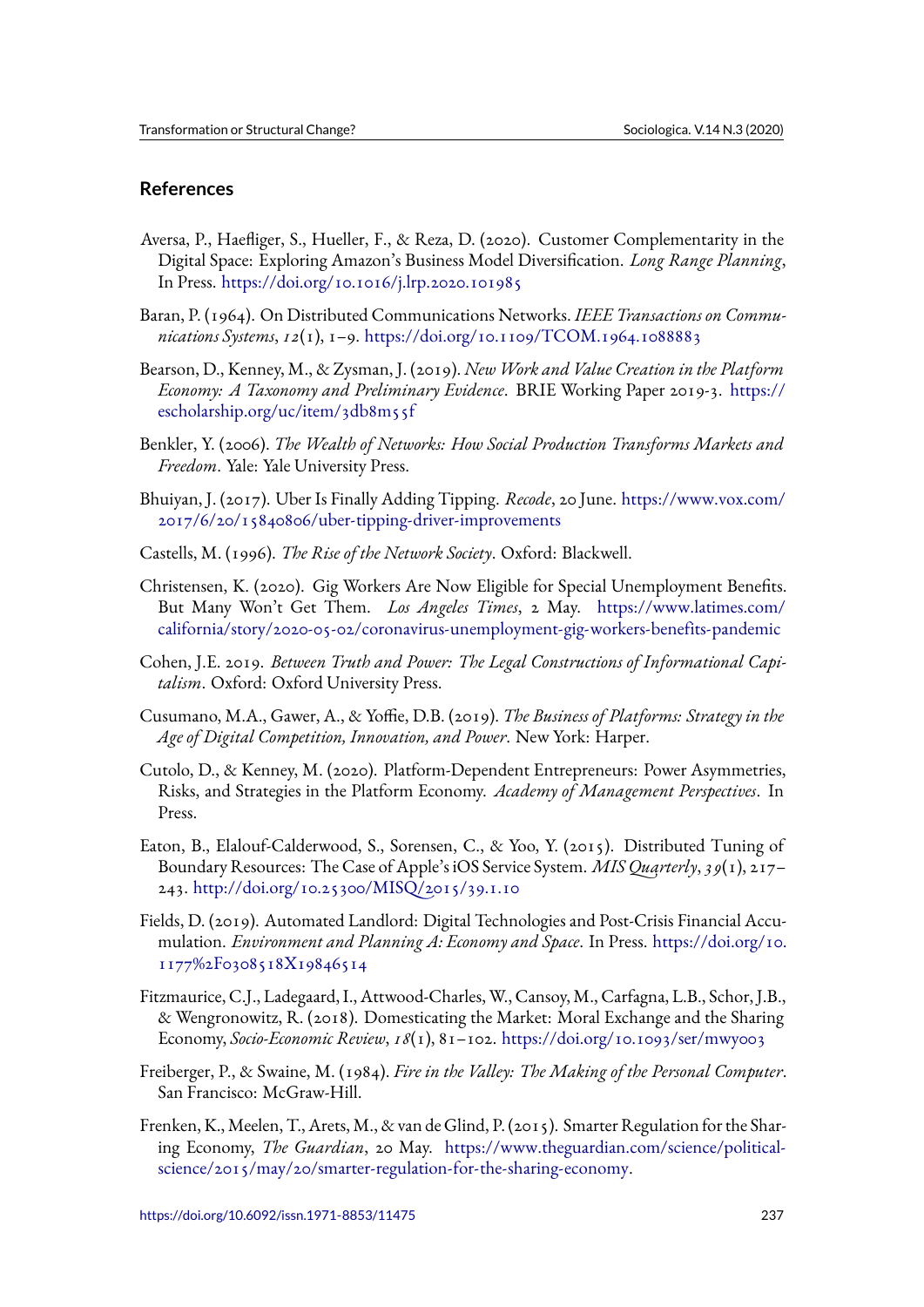- Ghazawneh, A., & Henfridsson, O. (2013). Balancing Platform Control and External Contribution in Third‐Party Development: The Boundary Resources Model. *Information Systems Journal*, *23*(2), 173–192. https://doi.org/10.1111/j.1365-2575.2012.00406.x
- Gillespie, T. (2010). The Politics of "Platforms". *NewMedia & Society*, *12*(3), 347–364. https: //doi.org/10.1177%2F1461444809342738
- Gitelman, L. (2013). *Raw Data Is an Oxymoron*[. Cambridge \(MA\): The MIT Press.](https://doi.org/10.1111/j.1365-2575.2012.00406.x)
- H[eilbroner, R.L. \(1961\).](https://doi.org/10.1177%2F1461444809342738) *The Worldly Philosophers* (2nd ed.). New York: Simon and Sc[huster.](https://doi.org/10.1177%2F1461444809342738)
- Grabher G., & König J. (2020). Disruption, Embedded. A Polanyian Framing of the Platform Economy. *Sociologica*, *14*(1). 95–118. https://doi.org/10.6092/issn.1971-8853/10443
- Huberty, M. (2015). Awaiting the Second Big Data Revolution: From Digital Noise to Value Creation. *Journal of Industry, Compe[tition and Trade](https://doi.org/10.6092/issn.1971-8853/10443)*, *15*(1), 35–47. https://doi.org/10. 1007/s10842-014-0190-4
- Hughes, T.P. (1993). *Networks of Power: Electrification in Western Society, 1880-1930*. Baltimore: Johns Hopkins University Press.
- Je[ssop, B. \(2007\). Knowledg](https://doi.org/10.1007/s10842-014-0190-4)e as a Fictitious Commodity: Insights and Limits of a Polanyian Perspective. In A. Bugra, K. Agartan, A. Bugra (Eds.) *Reading Karl Polanyi for the Twenty-First Century. Market Economy as a Political Project* (pp. 115–133). New York: Palgrave Macmillan.
- Jia, K., Kenney, M., & Zysman, J. (2018). Global Competitors? Mapping the Internationalization Strategies of Chinese Digital Platform Firms. In R. van Tulder, A. Verbeke, & L. Piscitello (Eds.), *International business in the information and digital age* (pp. 187–215). Bingley: Emerald. https://doi.org/10.1108/S1745-886220180000013009
- Kenney, M., Bearson, D., & Zysman, J. (2020a). The Platform Economy Matures: Exploring and Measuring Pervasiveness and Power. SSRN. https://ssrn.com/abstract=3497974
- Kenney, M., Serhan, [H., & Trystram, G. \(2020b\). Digitization and Platform](https://doi.org/10.1108/S1745-886220180000013009)s in Agriculture: Organizations, Power Asymmetry, and Collective Action Solutions. ETLA Working Papers 78. https://www.etla.fi/en/publications/d[igitalization-and-platforms-in-agricu](https://ssrn.com/abstract=3497974)ltureorganizations-power-asymmetry-and-collective-action-solutions/
- Kenney, M., & Zysman, J. (2016). The Rise of the Platform Economy. *Issues in Science and Technology*, *32*(3), 61–69. [https://issues.org/the-rise-of-the-platform-economy/](https://www.etla.fi/en/publications/digitalization-and-platforms-in-agriculture-organizations-power-asymmetry-and-collective-action-solutions/)
- K[enney, M., & Zysman, J. \(2019\). Work and Value Creation in the](https://www.etla.fi/en/publications/digitalization-and-platforms-in-agriculture-organizations-power-asymmetry-and-collective-action-solutions/) Platform Economy. In A. Kovalainen & S. Vallas (Eds.), *Research in the Sociology of Work* (pp. 13–41). Bingley: Emerald.
- Kenney, M., & Zysman, J. (2020a). The Platform Economy: Restructuring the Space of Capitalist Accumulation. *Cambridge Journal of Regions, Economy and Society*, *13*(1), 55–76. https://doi.org/10.1093/cjres/rsaa001
- Kenney, M., & Zysman, J. (2020b). COVID-19 and the Increasing Centrality and Power of Platforms in China, the USA, and Beyond. *Management and Organization Review*, *16*(4): 747–752. [https://doi.org/10.1017/mo](https://doi.org/10.1093/cjres/rsaa001)r.2020.48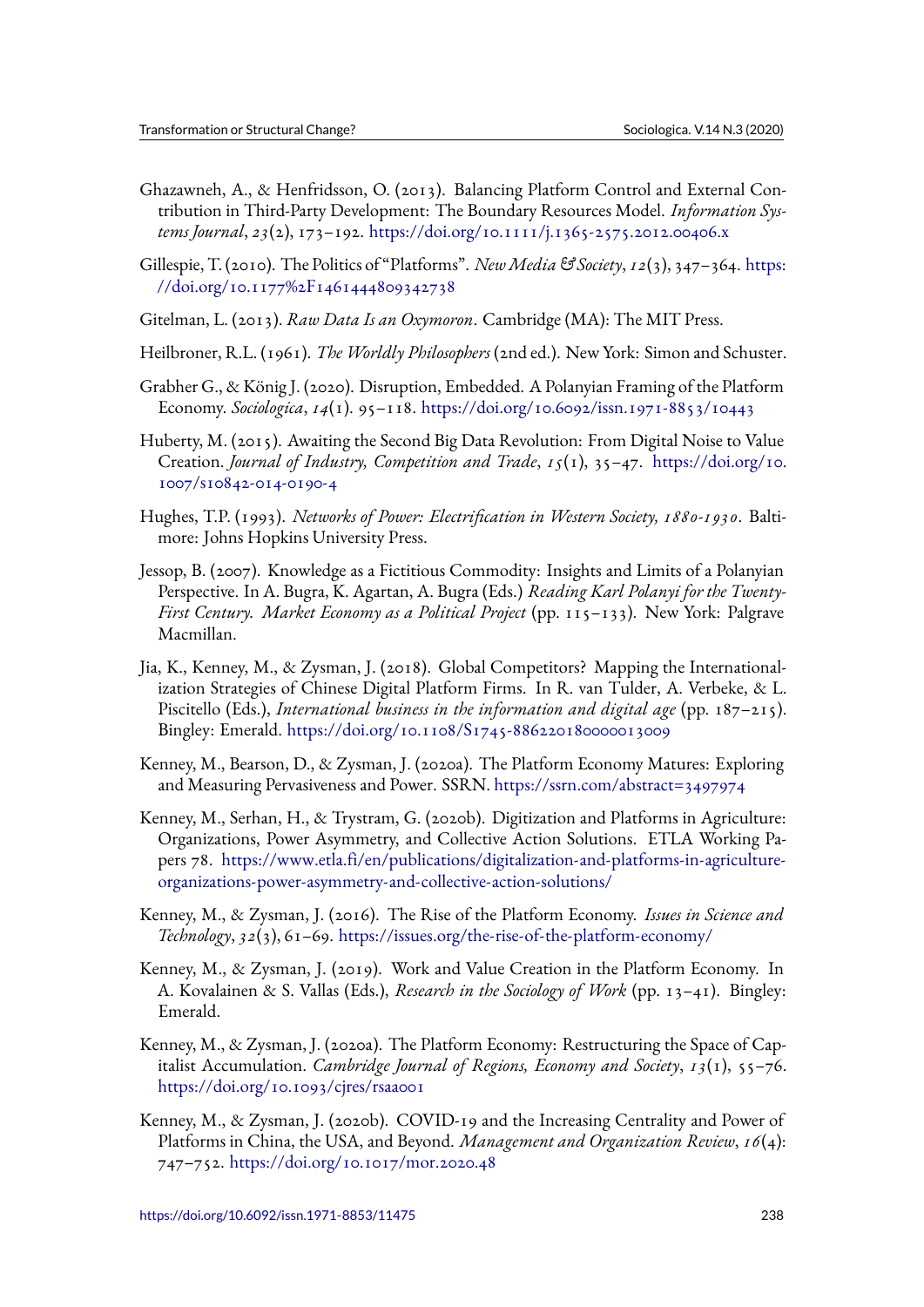- Kirchner, S., & Schüßler, E. (2020). Regulating the Sharing Economy: A Field Perspective. In I. Maurer, J. Mair, & A. Oberg (Eds.), *Theorizing the Sharing Economy: Variety and Trajectories of New Forms of Organizing* (pp. 215–236). Bingley: Emerald. https://doi.org/10. 1108/S0733-558X20200000066010
- Kitchin, R., & Dodge, M. (2011). *Code/Space: Software and Everyday Life*. Cambridge: The MIT Press.
- Lessig, L. (2009). *[Code: And Other Law](https://doi.org/10.1108/S0733-558X20200000066010)s of Cyberspace*. New York: Basic Books.
- Morozov, E. (2015). Where Uber and Amazon Rule: Welcome to the World of the Platform. *The Observer*, 6 June. https://www.theguardian.com/technology/2015/jun/07/facebookuber-amazon-platform-economy
- Parker, G.G., Van Alstyne, M.W., & Choudary, S.P. (2016). *Platform Revolution: How NetworkedMarkets Are T[ransforming the Economy and How toMake ThemWork for You](https://www.theguardian.com/technology/2015/jun/07/facebook-uber-amazon-platform-economy)*. New [York: W.W. Norton.](https://www.theguardian.com/technology/2015/jun/07/facebook-uber-amazon-platform-economy)
- Pistor, K. (2019). *The Code of Capital: Howthe Law CreatesWealth and Inequality.* Princeton: Princeton University Press.
- Plantin, J.C., Lagoze, C., Edwards, P.N., & Sandvig, C. (2018). Infrastructure Studies Meet Platform Studies in the Age of Google and Facebook. *NewMedia & Society*, *20*(1), 293–310. https://doi.org/10.1177%2F1461444816661553
- Polanyi, K. (1944). *The Great Transformation*. New York: Farrar & Rineheart.
- R[aymond, E. \(1999\). The Cathedral and the Bazaa](https://doi.org/10.1177%2F1461444816661553)r. *Knowledge, Technology & Policy*, *12*(3), 23–49. https://doi.org/10.1007/s12130-999-1026-0
- Scholz, T. (2016). *Platform Cooperativism. Challenging the Corporate Sharing Economy*. New York: Rosa Luxemburg Foundation.
- Schor, J. (2020). *[After the Gig: How the Sharing Econom](https://doi.org/10.1007/s12130-999-1026-0)y Got Hijacked and How to Win It Back*. Berkeley: University of California Press.
- Schor, J., & Vallas, S. (2020). What Do Platforms Do? Understanding the Gig Economy. *Annual Review of Sociology*, *46*, 273–294. https://doi.org/10.1146/annurev-soc-121919- 054857
- Srnicek, N. (2017). *Platform Capitalism*. New York: Wiley.
- Te[rranova,](https://doi.org/10.1146/annurev-soc-121919-054857) T. (2000). Free Labor: Produ[cing Culture for the Digital Economy.](https://doi.org/10.1146/annurev-soc-121919-054857) *Social Text*, *18*(2), 33–58. https://doi.org/10.1215/01642472-18-2\_63-33
- Thelen, K. (2018). Regulating Uber: The Politics of the Platform Economy in Europe and the United States. *Perspectives on Politics*, *16*(4), 938–953. https://doi.org/10.1017/ S15375927180010[81](https://doi.org/10.1215/01642472-18-2_63-33)
- Van Dijck, J., Poell, T., & De Waal, M. (2018). *The Platform Society: Public Values in a Connective World*. Oxford: Oxford University Press.
- V[ogel, S.K. \(2018\).](https://doi.org/10.1017/S1537592718001081) *Marketcraft: How Governments Make Markets Work*. Oxford: Oxford University Press.